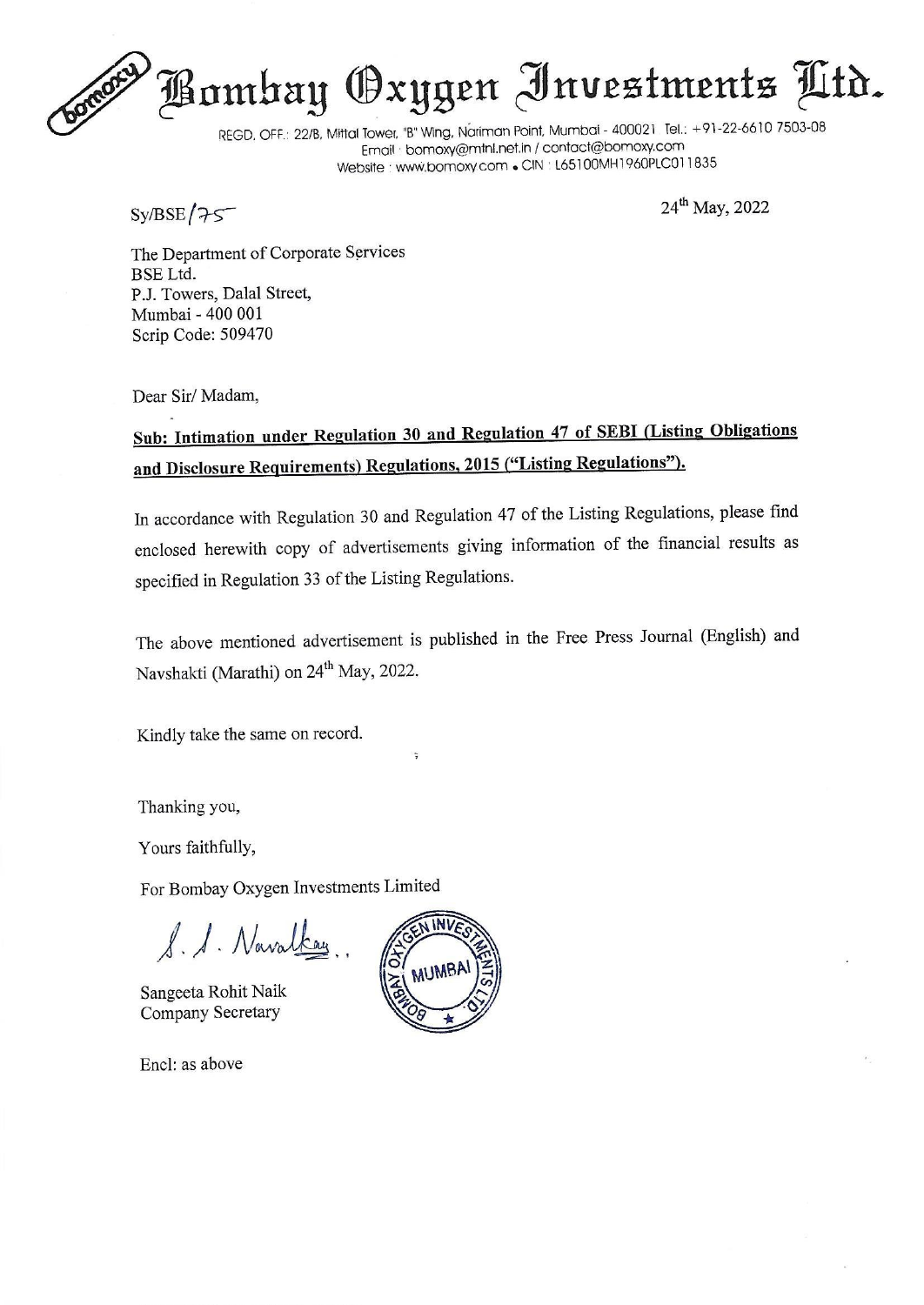THE FREE PIRESS JOURNAL WWW.freepressjournalin MUMBAI | TUESDAY | MAY 24, 2022 PIZESS JOURNAL WWW.freep E PRESS JOURNAL WWW.freep

#### 7 (5) BOMBAY OXYGEN INVESTMENTS LIMITED CIN : L65100MH1960PLC011835 '

#### Extract of Audited Financial Results for the Quarter and Year Ended 31\* March, 2022

| E PIRESS JOURNAL www.freepressjournal.in MUMBAI   TUESDAY   MAY<br><b>BOMBAY OXYGEN INVESTMENTS LIMITEI</b><br><b>Dimmxy</b><br>CIN: L65100MH1960PLC011835<br>22/B, Mittal Tower, 210 Nariman Point, Mumbai - 400 021.<br>Email id:- contact@bomoxy.com   Website: - www.bomoxy.com<br>Extract of Audited Financial Results for the Quarter and Year Ended 31 <sup>st</sup> March, 2022 |                                |                                |                                    |                             |
|-----------------------------------------------------------------------------------------------------------------------------------------------------------------------------------------------------------------------------------------------------------------------------------------------------------------------------------------------------------------------------------------|--------------------------------|--------------------------------|------------------------------------|-----------------------------|
|                                                                                                                                                                                                                                                                                                                                                                                         |                                |                                |                                    | (Rs. in lakhs)              |
| <b>Particulars</b>                                                                                                                                                                                                                                                                                                                                                                      | Quarter<br>ended<br>31.03.2022 | Quarter<br>ended<br>31.03.2021 | Year<br><b>Ended</b><br>31.03.2022 | Year<br>Ended<br>31.03.2021 |
|                                                                                                                                                                                                                                                                                                                                                                                         | (Audited)                      | (Audited)                      | (Audited)                          | (Audited)                   |
| Total income from operations (net)                                                                                                                                                                                                                                                                                                                                                      | (262.53)                       | 1,119.12                       | 3,334.67                           | 6,092.12                    |
| Net Profit / (Loss) for the year (Before tax, Exceptional                                                                                                                                                                                                                                                                                                                               | (289.00)                       | 1,073.62                       | 3,155.81                           | 6,544.90                    |
| and /or Extraordinary items)                                                                                                                                                                                                                                                                                                                                                            |                                |                                |                                    |                             |
| Net Profit / (Loss) for the year before tax                                                                                                                                                                                                                                                                                                                                             | (289.00)                       | 1,073.62                       | 3,155.81                           | 6,544.90                    |
| (after Exceptional and /or Extraordinary items)                                                                                                                                                                                                                                                                                                                                         |                                |                                |                                    |                             |
| Net Profit / (Loss) for the year after tax                                                                                                                                                                                                                                                                                                                                              | (282.88)                       | 988.43                         | 2,806.84                           | 5,828.70                    |
| (after Exceptional and /or Extraordinary items)                                                                                                                                                                                                                                                                                                                                         |                                |                                |                                    |                             |
| Total Comprehensive Income for the year (comprising                                                                                                                                                                                                                                                                                                                                     | (1,541.09)                     | 2,005.00                       | 2,401.95                           | 12,867.62                   |
| profit or (loss) for the year after tax and other                                                                                                                                                                                                                                                                                                                                       |                                |                                |                                    |                             |
| Comprehensive income after tax)                                                                                                                                                                                                                                                                                                                                                         |                                |                                |                                    |                             |
| <b>Equity Share Capital</b><br>Earnings Per Share (EPS) of Rs. 100/- each- Basic &                                                                                                                                                                                                                                                                                                      | 150.00<br>(188.59)             | 150.00<br>658.95               | 150.00<br>1,871.23                 | 150.00<br>3,885.80          |

#### Notes :

1. The above is an extract of the detailed format of the Quarter Results filed with the Stock Exchange under Regulation 33 of the SEBI (Listing Obligations and Disclosure Requirements) Regulations, 2015 as amended. The full format of the Quarter Ended Financial Results are available on the Stock Exchange at BSE at www. bseindia.com and on Company's website at www.bomoxy.com.

2. The above audited financial results of the Company for the Quarter and year ended 31st March, 2022 have been reviewed by the Audit Committee and taken on record approved by the Board of 'Directors at its meeting held on 23rd May, 2022.

- 3. The financial results for the Quarter and year ended 31st March, 2022 have been reviewed by the Statutory Auditors as required under Regulation 33 of the SEBI (Listing Obligations and Disclosure Requirements) Regulations, 2015 as amended.
- The financial results have been prepared in accordance with the Companies (Indian Accounting Standard) Rules, 2015 as amended (Ind AS) prescribed under section 133 of the Companies Act, 2013 and other recognized accounting practices and policies to the extent applicable.
- 5. Comparative financial information of the previous quarter have been regrouped / rearranged wherever considered necessary to correspond to the figures of current quarter.
- 6. The Board of Directors has recommended a dividend of Rs. 20/- per.equity share of Rs.100.00 each for the year ended 31st March, 2022 which is subject to approval of Shareholders at the the ensuing Annual General Meeting of the Company.

By Order of the Board Sd/-<br>Hema Renganathan<br>Whole-Time Director<br>DIN: 08684881 Whole-Time Director Date: 23<sup>%</sup> May, 2022 2008 08684881

Place: Mumbai